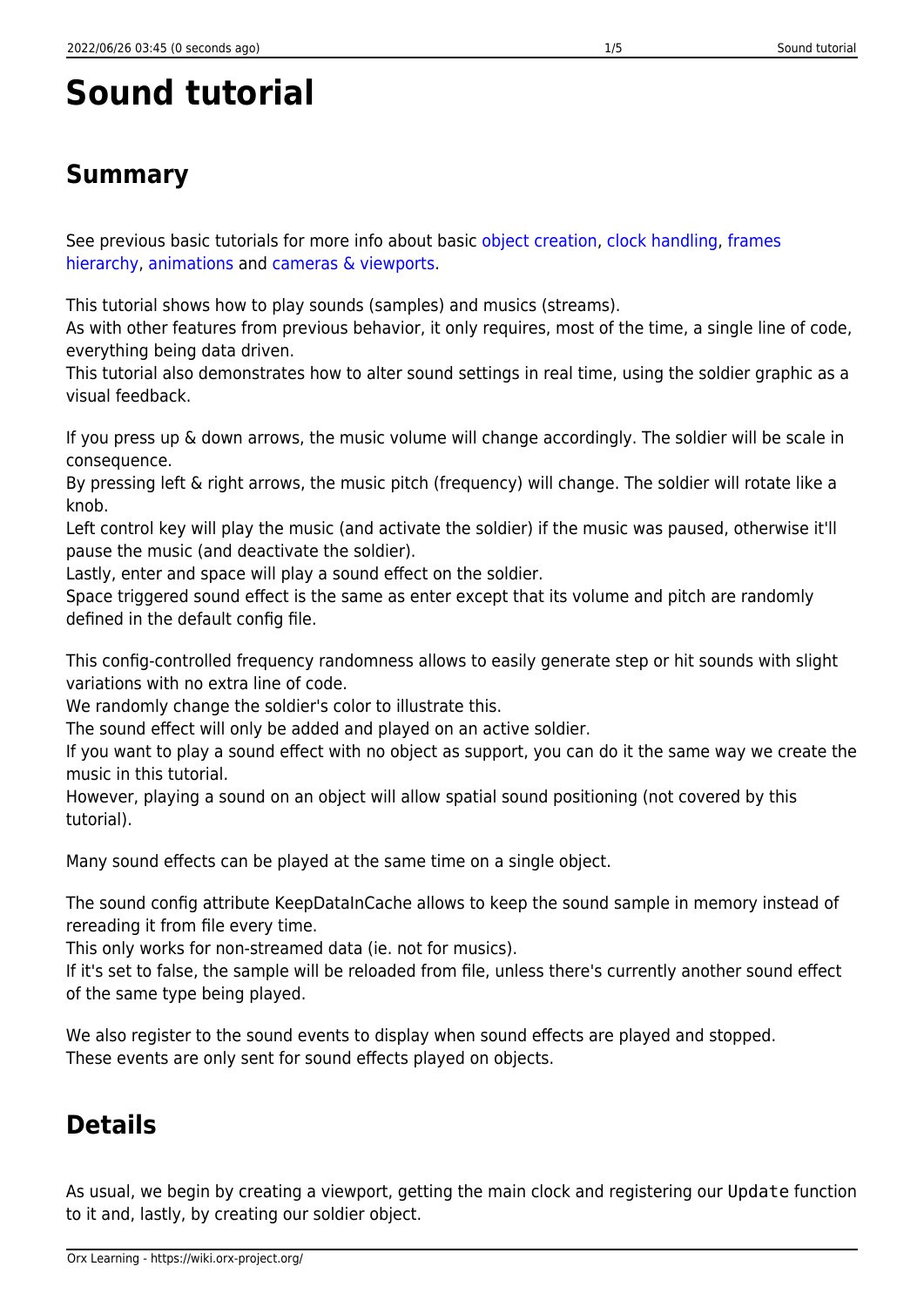Please refer to the previous tutorials for more details.

We then create a music and play it.

```
orxSOUND *pstMusic;
pstMusic = orxSound_CreateFromConfig("Music");
```

```
orxSound Play(pstMusic);
```
As we can see, music and sound are both of type orxSOUND. The main difference being that a music is streamed whereas a sound is completely loaded into memory. As we'll see below, we set this difference in the config file.

Last step of our Init function: we subscribe to the sound events.

```
orxEvent AddHandler(orxEVENT_TYPE_SOUND, EventHandler);
```
As we only logs when sounds are started/stopped, let's have a look at the corresponding code.

```
orxSOUND_EVENT_PAYLOAD *pstPayload;
pstPayload = (orxSOUND_EVENT_PAYLOAD *)_pstEvent->pstPayload;
switch( pstEvent->eID)
{
  case orxSOUND EVENT START:
     orxLOG("Sound <%s>@<%s> has started!", pstPayload->zSoundName,
orxObject GetName(orxOBJECT( pstEvent->hRecipient)));
     break;
   case orxSOUND_EVENT_STOP:
     orxLOG("Sound <%s>@<%s> has stoped!", pstPayload->zSoundName,
orxObject_GetName(orxOBJECT(_pstEvent->hRecipient)));
     break;
}
```
return orxSTATUS SUCCESS;

Nothing really new here as you can see.

Let's now have a look to how we add sounds on our soldier.

```
if(orxInput IsActive("RandomSFX") && orxInput HasNewStatus("RandomSFX"))
{
   orxObject_AddSound(pstSoldier, "RandomBip");
  orxObject SetColor(pstSoldier, orxColor Set(&stColor,
```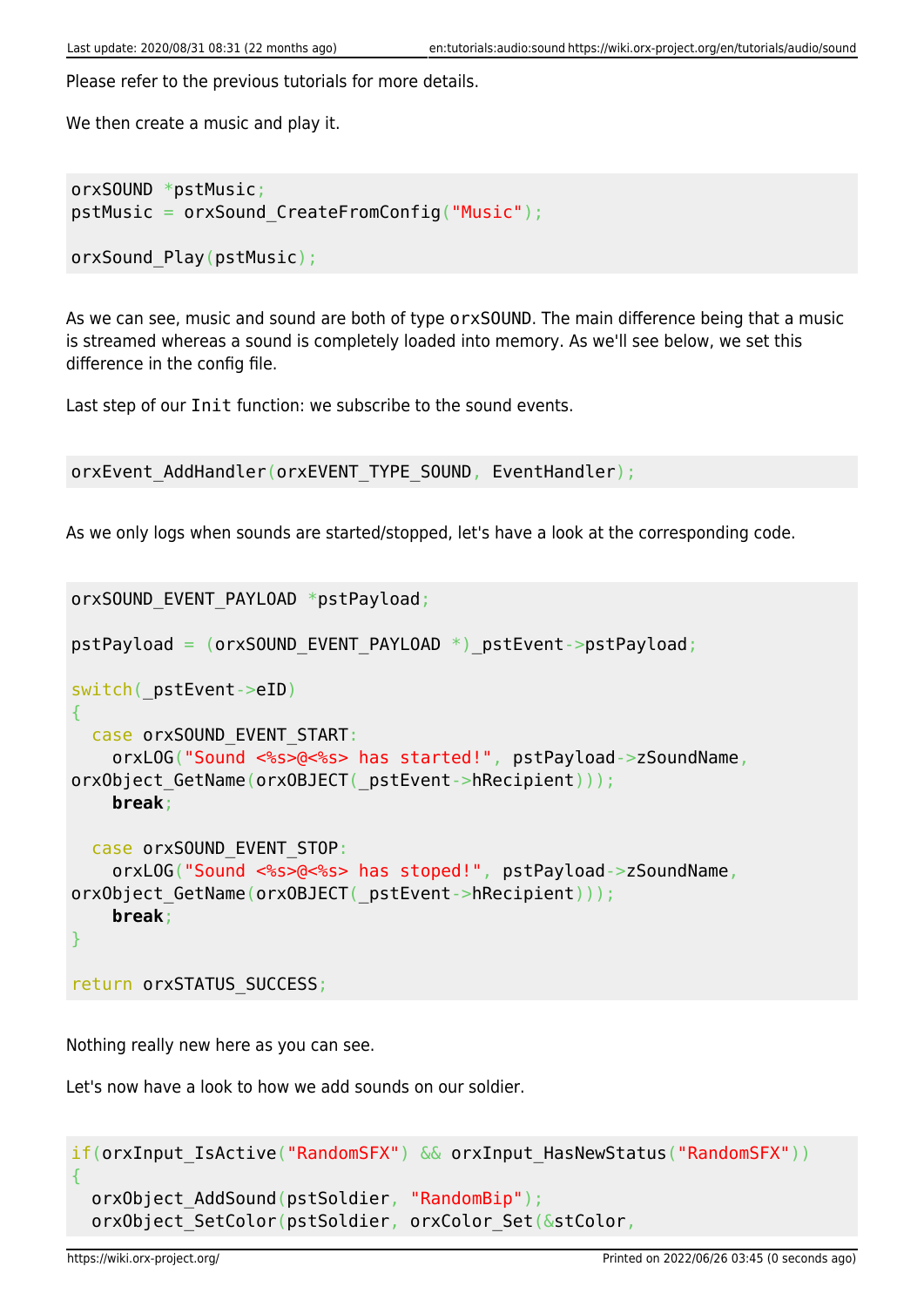```
orxConfig_GetVector("RandomColor", &v), orxFLOAT_1));
}
if(orxInput IsActive("DefaultSFX") && orxInput HasNewStatus("DefaultSFX"))
{
  orxObject AddSound(pstSoldier, "DefaultBip");
  orxObject SetColor(pstSoldier, orxColor Set(&stColor, &orxVECTOR WHITE,
orxFLOAT 1));
}
```
As we can see, adding a sound on an object requires only one line of code and, more important, it's done the same way for our random sound and our fixed-frequency one. As we'll see later, the difference is only expressed in the config file.

When adding a RandomBip sound we also change our soldier color with a random one defined in our config file with the key RandomColor. When playing a DefaultBip on it, we simply change its color back to white.

NB: A sound will be played on the soldier everytime the corresponding input is activated. So far we only cared if an input was active or not, here we want to do some action only at the precise moment where the input is activated.

To do so, we use the function *orxInput\_HasNewStatus()* that will return *orxTRUE* when the input goes from passive to active and, reciproquely, when it goes from active to passive.

Using the result from this function along the one we get from *orxInput\_IsActive()* makes sure we only play the sound when the input is going from passive to active!

Now let's play with the music activation.

```
if(orxInput IsActive("ToggleMusic") && orxInput HasNewStatus("ToggleMusic"))
{
  if(orxSound GetStatus(pstMusic) != orxSOUND STATUS PLAY) {
    orxSound Play(pstMusic);
     orxObject_Enable(pstSoldier, orxTRUE);
   }
   else
   {
     orxSound_Pause(pstMusic);
    orxObject Enable(pstSoldier, orxFALSE);
   }
}
```
This simple code, when activating the input ToggleMusic, will either start the music and activate our soldier if the music was not playing or, on the contrary, will stop it and deactivate our soldier if the music was playing.

Now, let's change the pitch.

```
if(orxInput_IsActive("PitchUp"))
```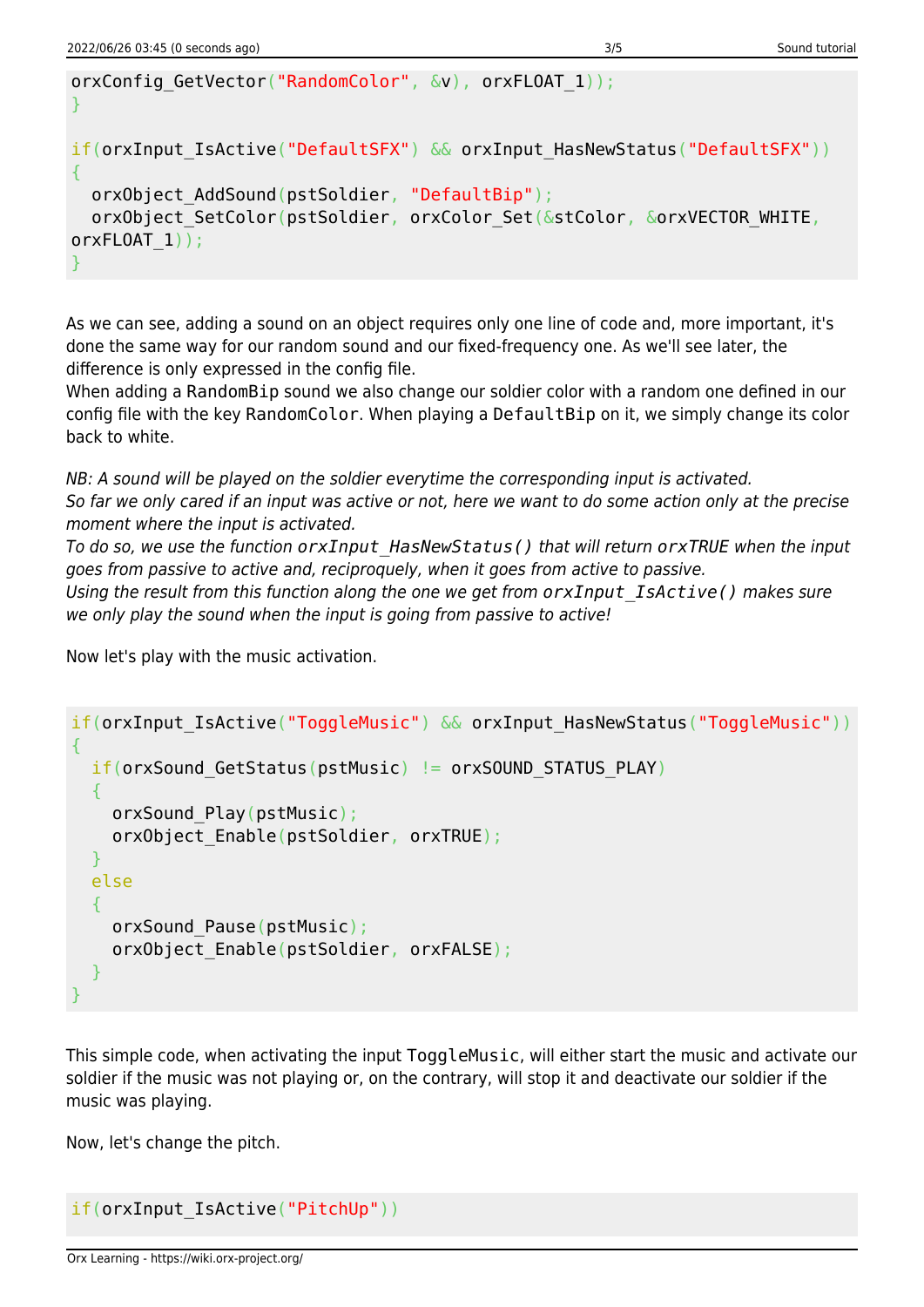{

```
orxSound SetPitch(pstMusic, orxSound GetPitch(pstMusic) + orx2F(0.01f));
  orxObject SetRotation(pstSoldier, orxObject GetRotation(pstSoldier) +
orx2F(4.0f) * pstClockInfo->fDT);}
```
Nothing really surprising here. We do the same with opposite values for the input PitchDown.

Lastly, let's change the volume.

```
if(orxInput IsActive("VolumeDown"))
{
  orxSound_SetVolume(pstMusic, orxSound_GetVolume(pstMusic) - orx2F(0.05f));
  orxObject SetScale(pstSoldier, orxVector Mulf(&v,
orxObject GetScale(pstSoldier, &v), orx2F(0.98f)));
}
```
Same as for the pitch, nothing unusual.

NB: We can notice that only our object rotation will be time-consistent (cf. [clock tutorial\)](https://wiki.orx-project.org/en/tutorials/clocks/clock). The music's pitch and volume, as well as the object's scale will be framerate-dependent, which is a bad idea. To fix this we'd only need to use the clock's DT to ponderate the given values.

We're done with the code. So let's now have a look to the data!

First, let's define our music.

[Music] Music = ../../data/sound/gbloop.ogg  $Loop = true$ 

Easy enough! If we hadn't asked it explicitely, the music wouldn't have looped when played.

Let's now see our DefaultBip.

```
[DefaultBip]
Sound = ../../data/sound/bip.wav
KeepInCache = true;Pitch = 1.0Volume = 1.0
```
As told before, the KeepInCache attribute will make sure this sound will never been unloaded automatically from memory.

The pitch and volume are explicitely defined to their default value which isn't actually needed.